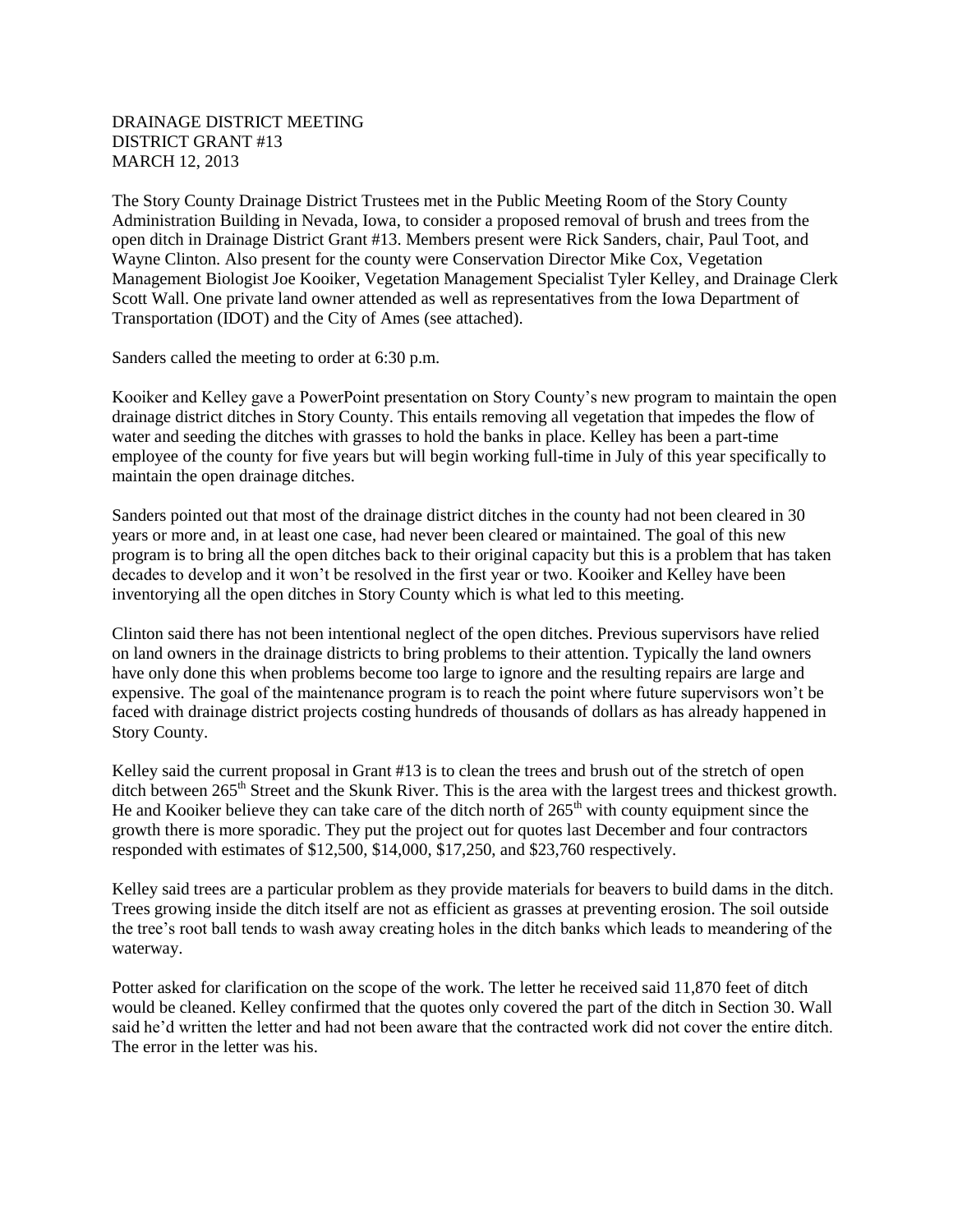Sanders said that didn't mean the rest of the ditch would be left alone. He understood Kooiker and Kelley to have said they were going to clean the remaining trees and brush using county equipment. Kelley confirmed this.

Sanders asked if anyone present wanted to comment on the proposed project. Wall said the land owners need to be aware that the supervisors, acting as drainage district trustees, are responsible under the Code of Iowa for maintaining drainage districts in their original design capacity. The trustees cannot just ignore a problem once it is brought to their attention.

Sanders said there are a couple of options for landowners if they don't agree with the way the supervisors are managing the district. Land owners can become their own trustees or they can dissolve the district.

Martens, an area engineer for the IDOT, said Potter had contacted him about this meeting with concerns that Interstate 35 had severed the district when it was built in the 1960s and Potter's land could no longer access the open ditch. Martens looked at the as-built plans for the interstate this afternoon and there is no drainage from the west side of I-35 to the east side.

Sanders asked how the water was getting past the interstate. Martens replied that it was travelling south along the ditches and emptying into the Skunk River. Martens said he believed a reclassification was in order for Grant #13.

Potter said that is what he's observed on his land west of the interstate. Water that runs off his property, drains to a ditch on the west side of the interstate, and then runs south to the Skunk River. It cannot reach the drainage ditch on the east side of the interstate so the drainage district does not benefit his land.

Sanders said a reclassification has to be done by an engineer and two land holders who do not reside in the district. Wall said there are no guarantees a reclassification will create significant changes. It could reduce benefits on a specific property or raise them. It might eliminate some lands from the district and annex others. Unfortunately none of this can be known until the reclassification is complete and it is another expense for the district. Wall's understanding is that the reclassification would be paid for by the current owners under the original classification. This is according to Fox Engineering, a firm the county uses for its expertise in drainage districts.

Sanders asked what the costs of reclassification were. Wall said the only one we've done was in a joint district controlled by Boone County which has all the claims. The estimates were around \$50,000 so he would guess Grant #13, which is a much smaller district, would cost around \$25,000 to reclassify.

Sanders asked what the Code says about reclassification when the trustees are aware of a significant change (I-35) in a district. Is there something that says the trustees must reclassify. Wall responded that he was not up on that part of the Code but there are provisions about when reclassification should be considered.

Wall said Grant #13 was established in 1909 and the interstate was built in the 1960s. He'd looked through the district's records and there is no mention of the interstate. Obviously the district was aware of it since there is a benefit to ROW to the State of Iowa that is not in the original classification but there is no record of how that benefit was determined.

Toot said it would be appropriate to involve the County Attorney in this. When Grant #13 was established no one could anticipate that an Interstate Highway would cut it in half. It doesn't seem right to him that land owners who may have been severed from the district should share in the cost of reclassifying that district. The trustees need to do some research on this before making any financial decisions.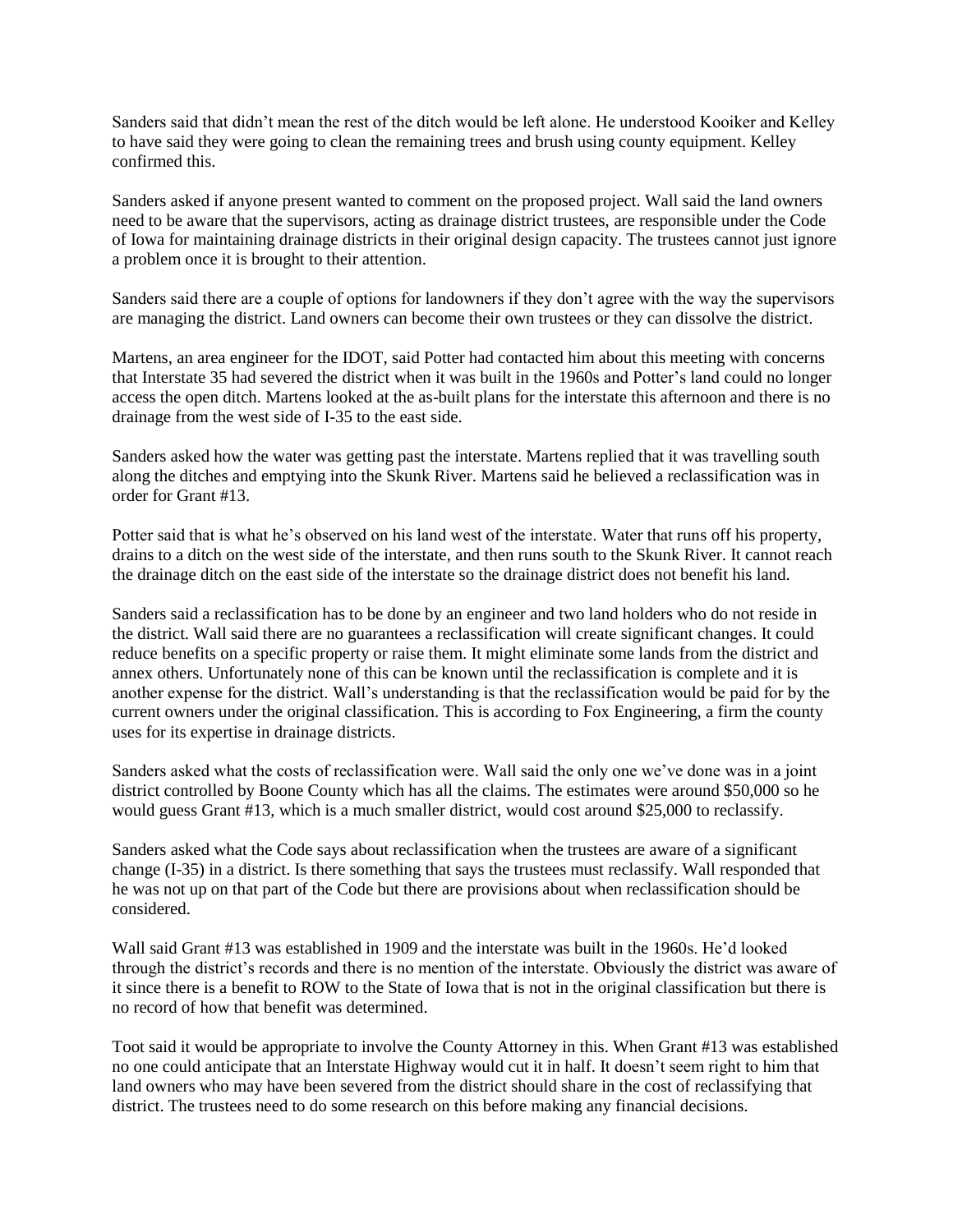Clinton said in the Boone-Story district that was reclassified part of the issue was that Highway 30 had cut through the edge of the district. One land owner in particular believed his benefits had been adversely affected by the highway. Once the reclassification was completed there was little if any change to that person's benefit. That is not to say this would be the case for Grant #13 but it shows that the expense of reclassification is not always justified. Once a reclassification is done it is an additional expense on top of the maintenance that must be done. Clinton feels strongly that the push for reclassification should come from the residents of the district.

Potter said he would have expected the district to be reclassified as part of the I-35 construction. Sanders agreed but it appears that wasn't done. Potter said he fully supports drainage districts in Iowa but this project will not benefit his land or any other land west of the interstate and he doesn't believe he should have to help pay for it. He also doesn't believe he should have to pay for a reclassification that should have been done in the 1960s since he's only owned the land for 15 years.

Sanders said he did not disagree with Potter's position but the trustees are not the ones who make the decision about who has to pay for benefits or reclassifications. What the trustees can do is refer this issue to counsel to see what they can or must do. If reclassification is the only option then Potter will have to do what he feels is best for him. The circumstances in Grant #13 are unique enough that Sanders is not willing to make any decisions without more research into what the trustees' options are.

Toot concurred, saying there may need to be two drainage districts or the land west of the interstate may have to be taken out of drainage altogether.

Sanders asked Wall about abolishing drainage districts. Wall said dissolution of a drainage district requires a petition from a majority of the landowners controlling over 60% of the lands in the district. Once dissolved the district facilities would revert to the individual land owners whose property they cross. There are 19 landowners in Grant #13, four of which are governmental agencies. This is a no cost option for the district.

Toot asked how that would affect the landowners who still have access to the open ditch. Wall said the ditch would still be there but it would be up to the landowners to maintain the portion of the ditch on their property. The ditch is just over two miles in length.

Potter said he thought once the county gets the ditch cleaned it should be the responsibility of the adjacent landowners to walk their portion once a year with a chain saw and keep it clean. That would incur no cost to the district. The trustees didn't disagree but, under the Code, they can't pass that responsibility to the landowners. What happens in practice is some land owners keep the ditch clean and some don't but they all have to pay when the trustees clean the unmaintained portions.

Duvall said the City of Ames owns the land where the contracted work will be done. He does not want to see the district dissolved and supports the proposed cleanout. He asked if the project was only to remove the trees or if some of the erosion damage would be repaired as well.

Sanders said there is no dirt work involved in this project. The trees will be cut close to the ground and the stumps will be left in place and chemically treated to prevent regrowth. Kelley said any areas of bare dirt will be reseeded to prevent further erosion.

Potter said he thought it would be fair to charge only those properties on the east side of the interstate for maintenance of the ditch and to leave the land on the west side, which is not benefitting, out of it. Toot said that wasn't possible the way the Code is set up.